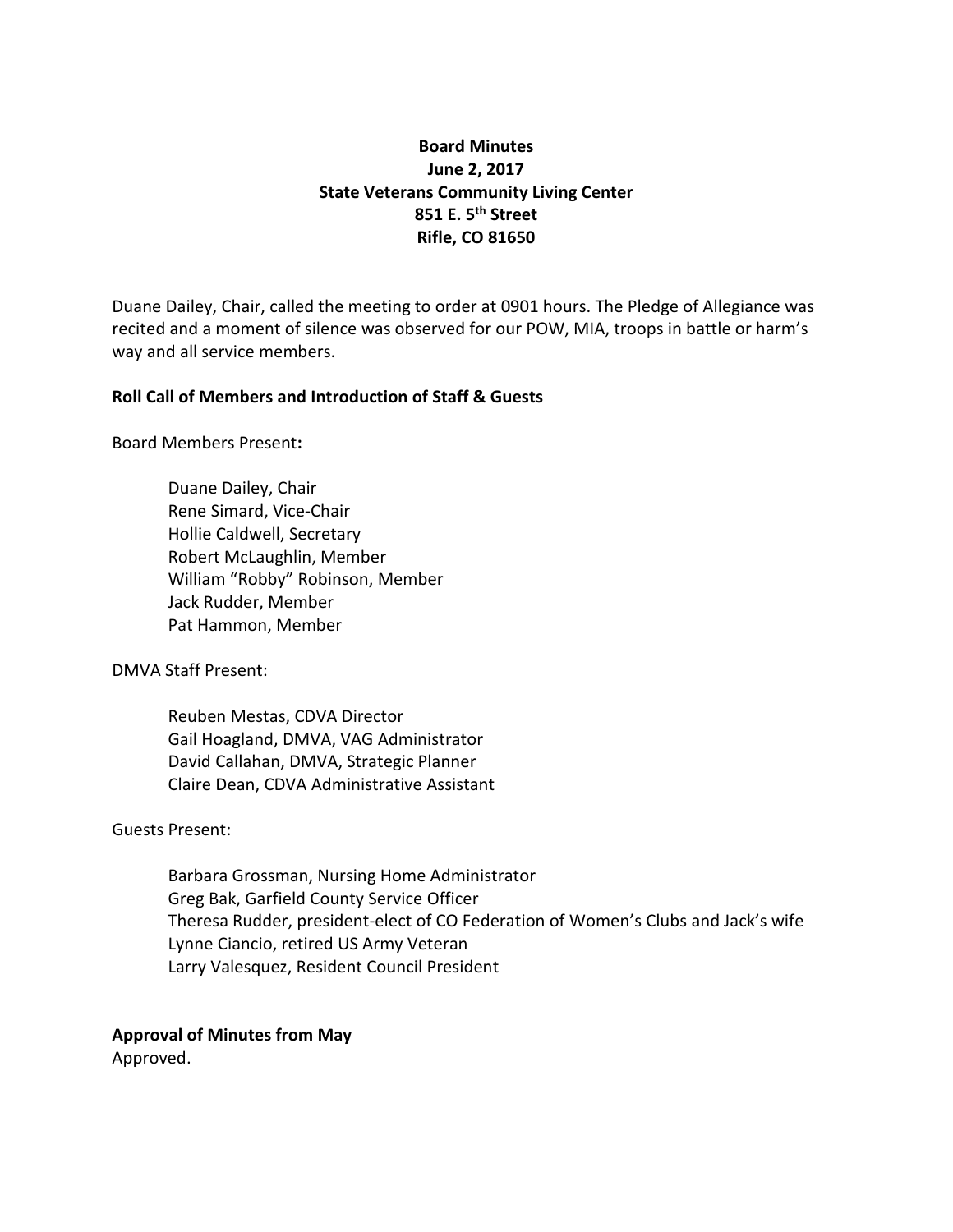### **Board Comments**

Duane Dailey: There were 375 veterans in attendance at Grand Lake's Memorial Day Luncheon that was accented by two F16 Airplane fly overs. Mr. Dailey is taking part in the inventory of Veterans Memorials throughout northwestern Colorado. An Apache gun helicopter was recently installed at the memorial in Kremmling. Mr. Dailey stated that a town hall meeting will be held on October 5<sup>th</sup> in Durango.

Hollie Caldwell: Both the unique issues in the four corners area and the meeting attendance at last month's Board meeting in Durango left quite an impression on Ms. Caldwell.

Robert McLaughlin: The Federal VA held a town hall meeting in Colorado Springs. They will also hold a town hall meeting in Trinidad on July 25.

Robby Robinson: The Board of Veterans Community Living Center Commissioners will be meeting in Rifle on Monday and Tuesday of next week. One of the topics of discussion will be permanent supportive veterans housing at Fitzsimmons.

Jack Rudder: Thirty-six resident Vietnam Veterans were honored in a ceremony at Homelake over Memorial Day weekend. Some veterans and their families are being priced out of the independent living Homelake cottages. An assisted living State-license for some of the domiciliary units may solve the pricing loophole.

Pat Hammon: Ms. Hammon introduced the new Garfield County Service Officer and Navy Veteran Greg Bak and mentioned numerous Memorial Day and graduation activities in Eagle County along with her usual issues of mental health cases and the housing shortage.

Rene Simard: With it being his last meeting, Mr. Simard thanked the Board and staff members for all of their hard work and offered meeting space at the Aurora Chamber of Commerce should the Board need it.

#### **Community Presentation**

Barbara Grossman: Ms. Grossman thanked the Board for coming. The Community Living Center had serious staffing issues last summer. Surveyors visited in late October and found that several construction projects that were scheduled for completion in July were not finished. Being down one bathhouse, the residents grew upset that their bath time was being cut short. The center received two "G deficiency" (harm) grades that included wound care/ infection control and frequent falling. Skid strips were not present in one room when the surveyors toured the facility. The Nursing Director was encouraged to step down and replaced by Irene Salbridge.

The center competes with the private nursing home wages in the area. Retention bonuses will be offered in July. A CNA course was offered through the Rifle Veterans Community Living Center. In an effort to retain students, the program offered paid training. Since receiving the deficiency grades and a \$95,000 fine, the CNA course was cancelled. Thirty-five percent of the fine was waived. Centers for Medicare & Medicaid Services will have to approve the course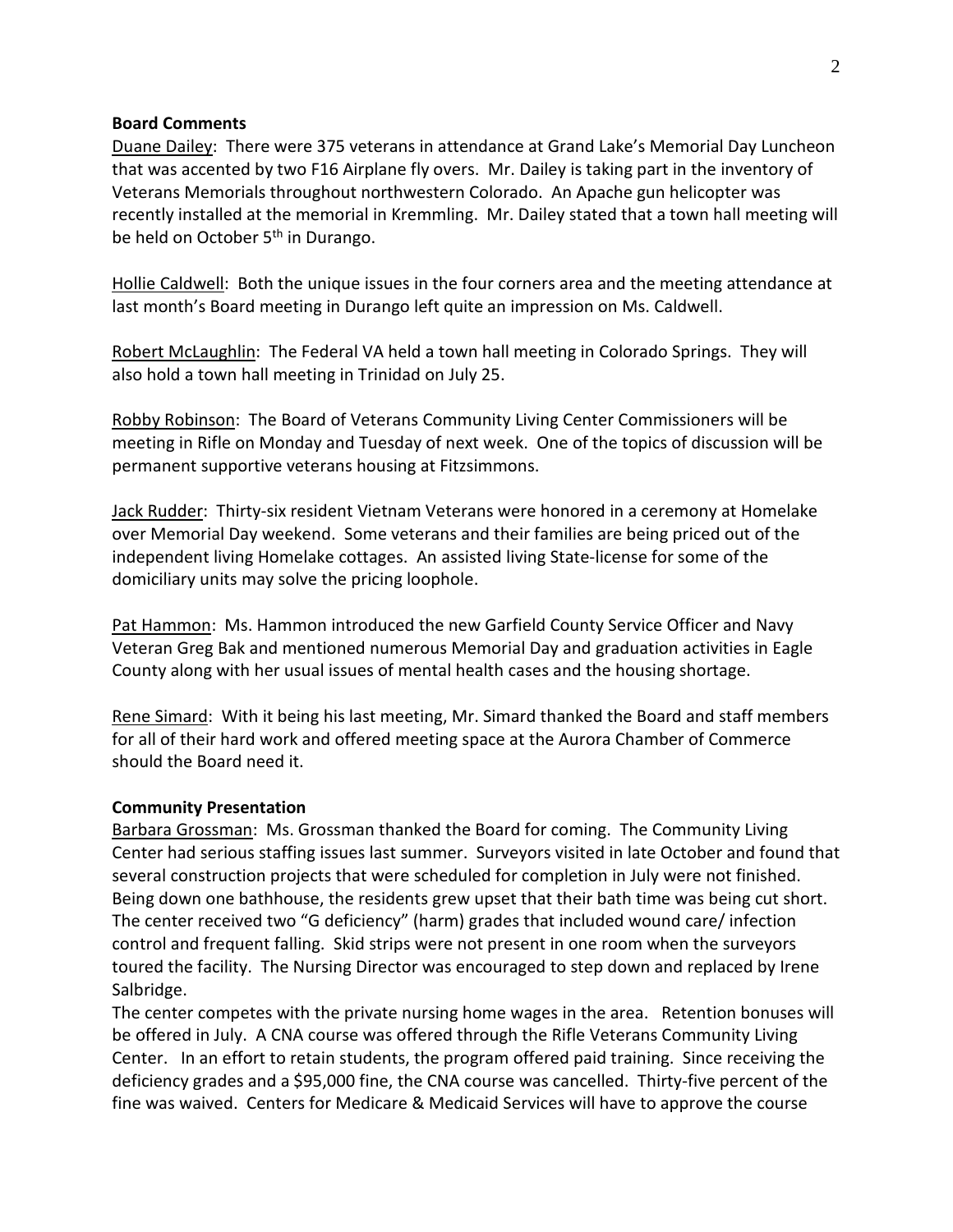before it can get reinstated. Ms. Hammon suggested that the program be run through Colorado Mountain College.

The area has been growing steadily. If a bond measure is passed this November, the adjacent nursing home, owned and operated by Grand River Health will be expanded as well as the local hospital. Ms. Caldwell suggested that the CNA course be either run through an area nonprofit or create a private company that has loyalty to the center. Ms. Hammon requested current job openings be sent to her electronically so that she can help find staff. Mr. Dailey asked how many employees are needed to be fully staffed. Ms. Grossman replied that the center is down 14 CNAs and two nurse managers. The nurse manager positions have been changed from salaried to hourly and will be filled from within.

Theresa Rudder: As president-elect of CO Federation of Women's Clubs, Ms. Rudder will be attending the International Convention in California to speak on Domestic Violence.

Larry Velasquez: An avid gardener, Mr. Velasquez has planted over 800 flowers on the grounds. He also enjoys building bird houses and makes potpourri for the residents. Mr. Velasquez serves as the Resident Council President.

Greg Bak: Twice a month Mr. Bak will visit veterans at the center to answer questions about VA benefits. The annual training conference was extremely helpful to Mr. Bak as he adjusts to his Garfield County Service Officer role. He will be spending half of his time at the Rifle office and other half in an office located in Glenwood Springs.

# **Staff Reports**

David Callahan**:** The third Strategic Planning Committee meeting was held last night. The Committee has approved mission and vision statements as well as identified core values. Communication outreach, health and wellness are some of the initiatives. The next meeting will be held on August 3 in Fort Lyon. Both the action plans and scorecards will need to be discussed. Everything should be in place by the end of the year. County Service Officers share outreach ideas with each other during their biannual training. Mr. Rudder added that the roundtable discussions at conference were very helpful in generating new ideas.

The Board toured the facility at 10:00 a.m. and resumed labor at 10:30 a.m.

Reuben Mestas: With the long bill now passed, County Service Officers will see an increase in their monthly payments which will help with their outreaches. The Western Slope One Stop was also approved and will be open in May 2019 in Grand Junction for the cost of about 3.4mil. The Division is working with the consulate in San Francisco to recognize Korean War Veterans. Mr. Mestas assisted with getting Metal of Honor recipient and Civil War veteran, William Evans a corrected headstone. Mr. Robinson stated that the Federal VA usually doesn't change headstones to those who served prior to World War I. Mr. Simard added that channel Fox 31 had recently run a story about Fort Logan.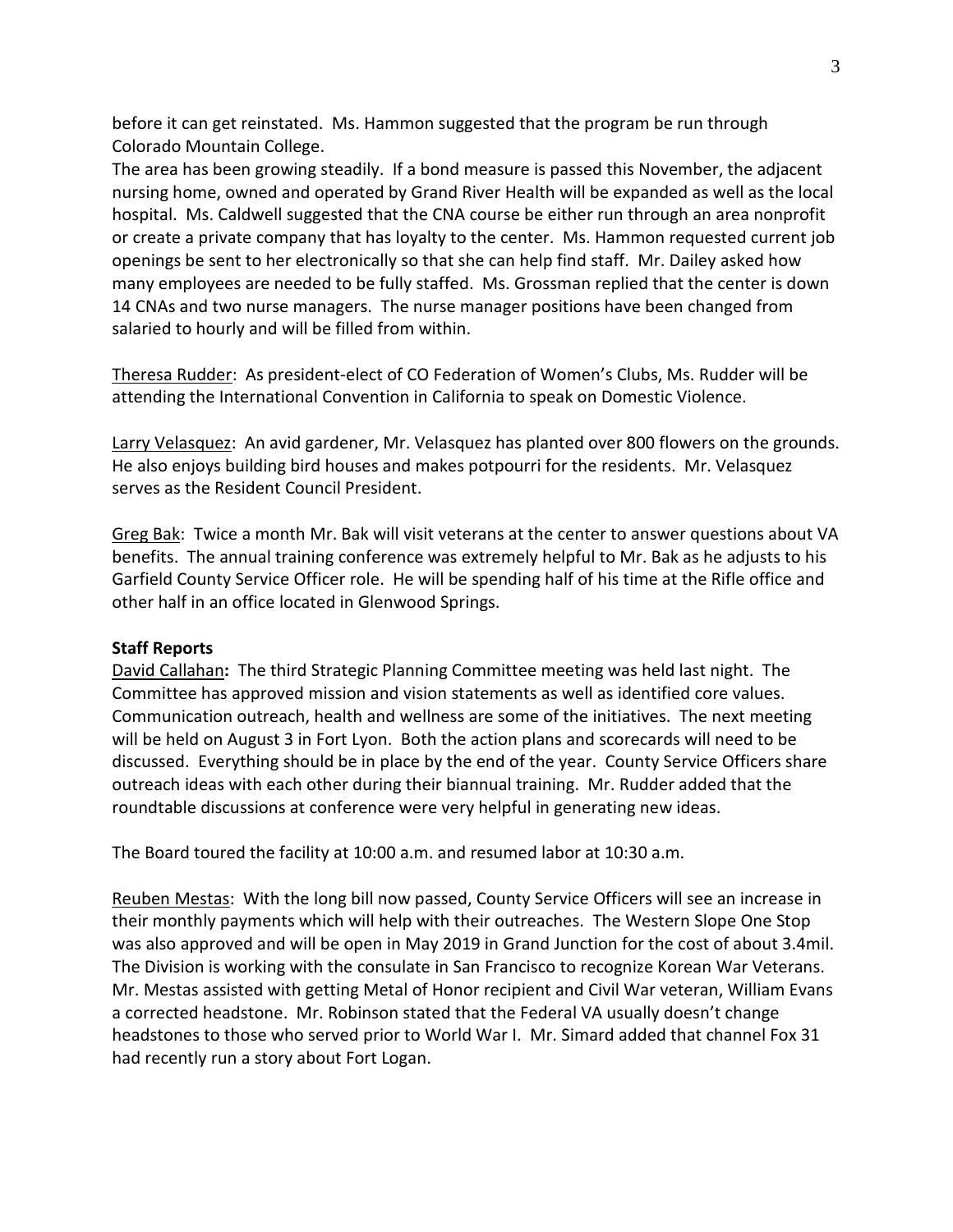Gail Hoagland: The Governor signed the long bill a week ago. Notifications and contracts are being sent out to grantees. Most will not be executed by July 1.

A new grant program will be commissioned in October for the nuclear submarine U.S.S. Colorado. The Department must decide to focus on events surrounding the commissioning, the media campaign or support of crew. The grant application will be on DMVA's website. The commissioning will take place in Connecticut. Where the submarine will be based is unclear. Mr. Robinson suggested speaking with retired Naval Captain Glen Kataoka, who may be on the Commissioning Committee. He also clarified that typically support of crew means purchasing silver service for the officer's mess. Ms. Hoagland replied that they want to establish scholarship programs, but monies from the general fund need to be fully expended by the end of June. Another idea would be for an auxillary group to make black-out curtains for the crew. Ms. Hammon requested clarification on grantees with leftover money from the Veterans Trust Fund. New grant administrators, compliance issues and communication issues are some of the reasons for not all the money being spent. For those grantees who request advances, it is typical that they do not spend it all. The Veterans Assistance Grant deals with larger amounts of money that is spent faster.

# **Old Business**

New Mexico holds the licensing to the DAV van in Durango and refuses to allow transport of veterans to benefit appointments in Colorado. The issue will need to be addressed at the October town hall in Durango. It may require Congressional action to resolve.

# **New Business/Future Meetings**

Mr. Mestas proposed that next year's Board retreat be held the day before September's meeting and Mr. Dailey proposed that next year's meetings be held in the Congressional Districts.

04 August 2017-4<sup>th</sup> Congressional District - Fort Lyon 07 September 2017-Board Retreat in Grand Junction 08 September 2017-Grand Junction Cemetery 06 October 2017-5th Congressional District - El Paso County Area 08 November 2017-Wings over the Rockies 01 December 2017-VA Regional Office, Lakewood 04 January 2018 - 2<sup>nd</sup> Congressional District - Boulder Area 02 February 2018-3rd Congressional District – Pueblo/Alamosa Area 02 March 2018-1<sup>st</sup> Congressional District - Denver Area 06 April 2018-6<sup>th</sup> Congressional District - Aurora Chamber of Commerce 04 May 2018-Northern Jefferson County 01 June 2018-Spanish Peaks Community Living Center, Walsenburg

Mr. Mestas expressed that he would like the Board's involvement with Congressional Districts other than their own, whether it be finding a location for the meetings or arranging keynote speakers for the Board meetings. Mr. Robinson stated his concern for not knowing who the